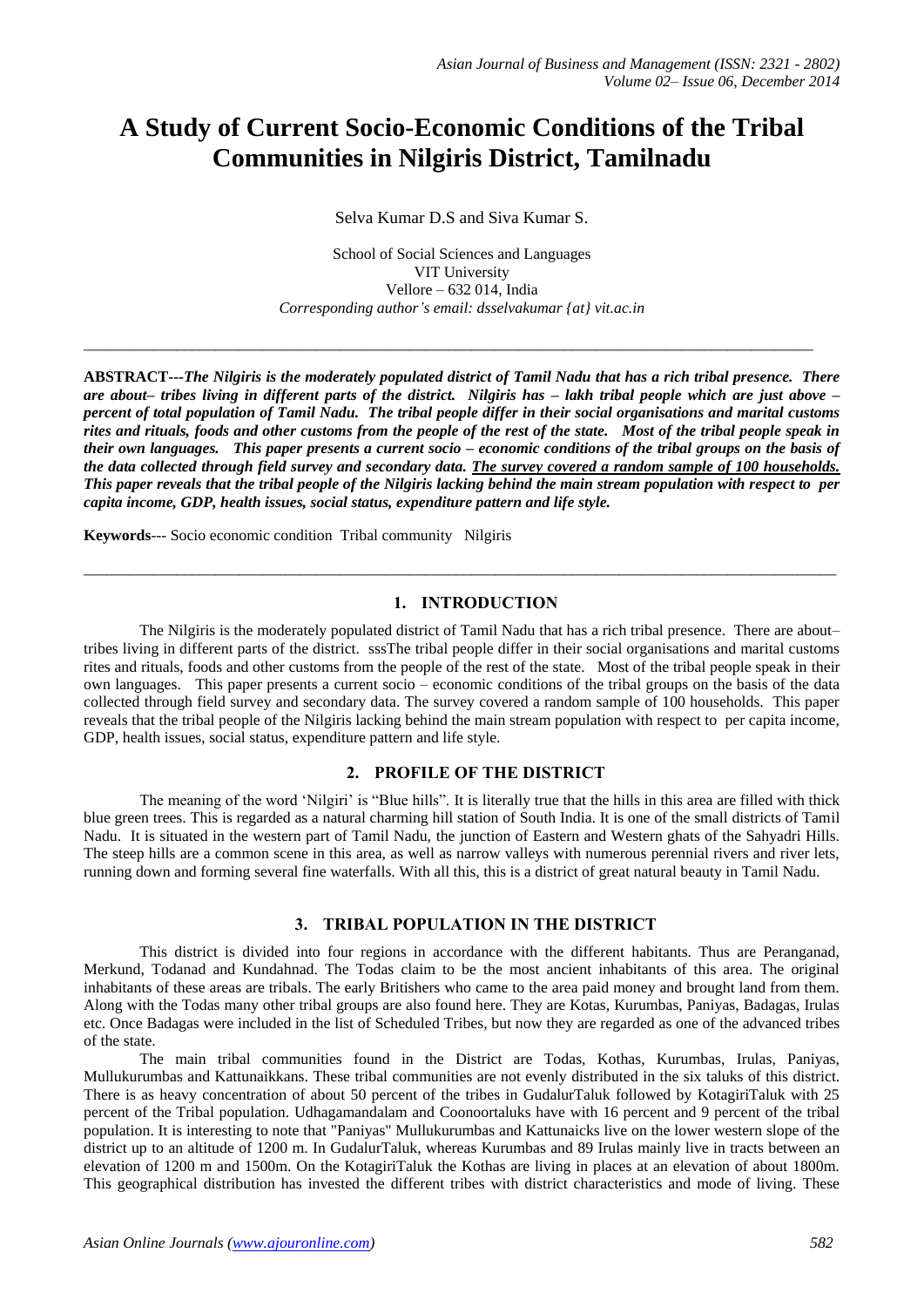groups together with the peasant community of the Badagas, who migrated to these hills from Karnataka probably in the 16th Century, have livid ritual, economic and social symbiosis. The Badaga which is the major people group in the District worship mainly the Lord Shiva.

# **4. OBJECTIVES OF THE STUDY**

- 1. To identify a current socio economic conditions of tribal population in the Niligiris district.
- 2. To Suggest possible solutions to improve the percapita income, GDP, social status, expenditure pattern and life style

#### **5. RESEARCH METHODOLOGY**

The current study uses secondary data for analysis. The data were collected from the reliable sources like Census of India, Times of India Newspaper, BPL survey 2002 etc. The researcher has used simple statistical tools for the analysis.

# **6. REVIEW OF LITERATURE**

Gupta (1980) found that irulas energy intake was 1860cal, protein(50.3), minerals(35.5), fat(25). Santhosh et al(2012) in their study on social life of Irula women of Chengal pet, Tamil Nadu found that 13% of irula women completed high school education, 62% of women were illiterate. 61% got married at young age (<20 years), remarriages were common. Among 48% of the respondents age difference between husband and wife is above 10 years. Most of the irula women engage in agricultural work as coolie. 81% reported that they have habit of savings. 71% saved through selfhelp groups. Polyandry and polygamy prevailed in irulars of chengal pet. 78% of irula women reported they do not practice divorce.

AnkitaArya(2004) conducted a study on nutrition and health status of irula children of Pondicherry from five villages namely rajankulam, amtakulam, koonichampet, cittipet, T.N.Palyam. 48 children age energy intake was 1411.5, protein(35.5), fat(29.0), minerals(47.2). Study concluded that irula ranging from 4-9 years were studied. Study found that 71% of the children having household income of 1000 to 2000, 20% Rs.500 to 1000 and 9% Rs.2000 to 2500. This study revealed that irula children children in Pondicherry reported to have malnutrition in calories and minerals due to low family income.

Bindu (2005) in her study found that lrular were an endogamous tribe in nature. Average family size of Irular is 3.15, the female sex ratio is 1000:966. 8.37% of the irulars were aged above 60 years. 64% of the Irula men 56% of irula women in Kerala were literates. Irular tribe has been reduced to the status of wage labourer under non-tribes. Chewing betel leaves were common among irula men and women. Smoking beedi is very common and regular use of alcohol is bourgeoning among irula men. Government development schemes were not reaching the Irula Tribes. Irulas possess rich knowledge about medicinal plants and its uses. It was observed that irulas' use 74 wild valuable plant species to treat diseases such as psoriasis, asthma, indigestion, diabetes, paralyze, genital disorders, snake & scorpion, dog bites, toothache, abortion, dysentery, swallon neck, cough, cold, headache, fever, high BP, stomach ache, rheumatism, leucorrhea, jaundice, burns, cuts and wounds, dandruff, kidney stones, epilepsy, bone fracture, syphilis, STD, swelling, sprain, mouth ulcer, de-worming, nose bleeding, body heat, stomach ulcer, hair growth, throat infections, dehydration, vomiting, liver disease, ear pain, eye infections(Pradheep 2013; Rasingam 2012; Poongodi 2011). This knowledge usually transferred from generation to generation through word of mouth. Presently, there is gradual decline in the traditional healing practices among irula younger generation. There is an urgent need to document the irulas knowledge on ethnomedicinal practices.

Jahanara (2008) reported that 73% of irula tribes in Pondicherry live in below poverty line, less than one-third were belong lower socio-economic status, 3% were belong to middle socio-economic status. 83% were illiterate, 5% middle and primary school respectively, 2% high school and only 1% completed intermediate. Study revealed that nutrient intake of irulas of Pondicherry is not accordance with the daily recommended requirement. All the women irulas suffer from anaemia and underweight. 80% of them suffer from thiamine deficiency. most of the irula children and adults do not consume milk in any form on regular basis including pregnant women. Their height and weight was below the standard level of the general population.

#### **7. CURRENT SOCIO – ECONOMIC CONDITIONS**

The socio – economic conditions of the tribes usually covers the areas like as size of population, education, income of the people, expenditure part of the people etc.

# **8. POPULATION OF THE NILGIRIS DISTRICT**

The total population of the Nilgiris district as per the census 2011 is 7, 35,394. Out of the total population of the district the male and female proportion is about 3, 60,143 and 3, 75,251 respectively. When compare to the total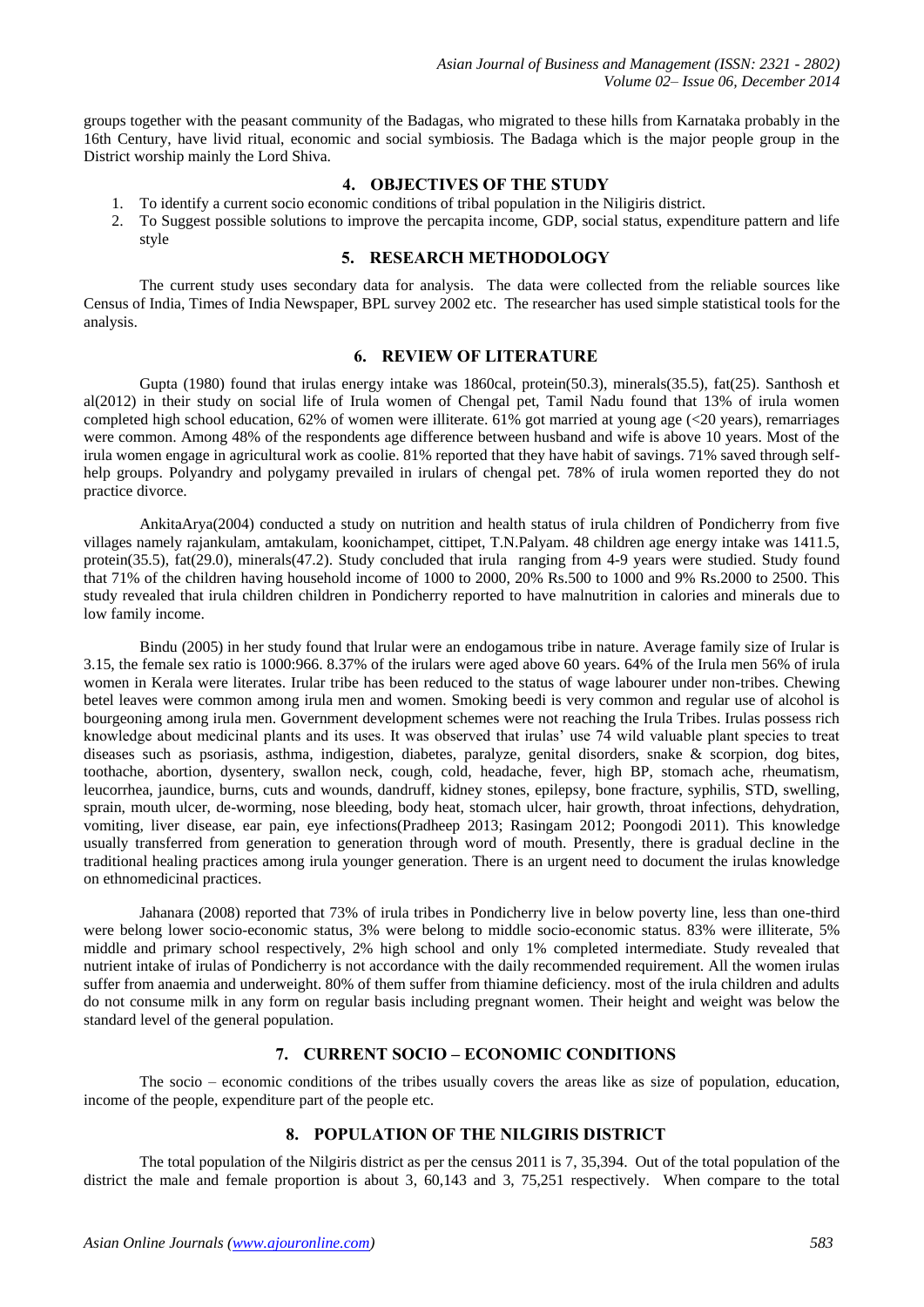population of the district in the year 2001, there is a sharp fall in the size in the year 2011. The population size has declined to 26,747. In percentage terms, it is 3.51 percent.

The tribal population in India is about 8.43 Million as per 2001 census. It constitutes about 8.2 percent of the total population of the country. In the year 2004 – 05, the proportion of SC and ST population has jumped to 25.4 percent (NSS  $61<sup>st</sup>$  Round).

The SC and ST population of Tamil Nadu shows an increment over the years. The recent data depicts that the size of SC population in the state has jumped from 144 million to 206 million with the growth rate of 21.8 percent. The size of the ST population in the state is estimated to be 104 lakh with the growth rate of 22 percent over the previous calculation. Out of the total ST population, about 6.6 Lakh people are living in rural areas of the state.

The following table depicts the size of population (SC and ST) in the Nilgiris district as per the census of 2011.

#### **Table 1: Distribution of ST population in the district:**

The following schedule depicts the number of ST population in different blocks of the district

| S. No. | <b>Block</b> | Percent |  |  |
|--------|--------------|---------|--|--|
|        | Pandalur     | 32.08   |  |  |
|        | Kotagiri     | 24.10   |  |  |
| 3      | Gudalur      | 14.33   |  |  |
|        | Kundah       | 13.16   |  |  |
|        | Ooty         | 9.27    |  |  |
| 6      | Coonoor      | 6.96    |  |  |
|        | Total        | 100     |  |  |

Source: Tribal Education Status Documentation (2010-11).

Table 1 reveals that out of the total tribal population in the Niligiris' district of Tamil Nadu, about 32 percent of the tribal population residing in Pandalurtaluk of the district. The next highest number of tribes living in Kotagiritaluk with 24 percent. The lowest number of tribes found in Coonoortaluk of the district. The reason behind the increase in tribes population in Pandalur and Gudalurtaluk of the Nilgiris district is that most of the people are employed in tea estates. As tea estates are found more in those areas, people who got employment in those places got settled there itself.

## **9. EDUCATION STATUS OF PEOPLE IN THE DISTRICT (2011)**

Literacy rate plays a major role in the socio – economic status of the people in the country.There is an improvement in the rate of literacy among the male and female category over the years. Both the state and the study area show an improvement in the literacy rate.

The following schedule details about the literacy rate of the state and the Study area.

| <b>Tapic 2.</b> Little v<br>Tale of the state and the district |          |                 |       |        |  |
|----------------------------------------------------------------|----------|-----------------|-------|--------|--|
| S. No.                                                         | Area     | <b>Literacy</b> | Male  | Female |  |
|                                                                |          | Rate            |       |        |  |
|                                                                | Tamil    | 80.33           | 86.81 | 73.86  |  |
|                                                                | Nadu     |                 |       |        |  |
| 2                                                              | The      | 85.20           | 91.72 | 78.98  |  |
|                                                                | Nilgiris |                 |       |        |  |
|                                                                | district |                 |       |        |  |

**Table 2:** Literacy rate of the state and the district

Source:

# 1. Census 2011.

2. Indicus Analytics Market Skyline of India (2011)

Table 2 depicts the details about the literacy rate of the states and the district for the year 2011. The literacy rate of the state is 80.33 and the literacy rate of the study area is 85.20. The Nilgiris district surpassed the state in the literacy rate by about 5 percent. Among the literacy rate of male and female in the state is concerned, it is 86.81 and 73.86 respectively. In the study area, the male and female literacy rate is 91.72 and 78.98 respectively. Even in the male and female category, the Nilgiris district is above the state average.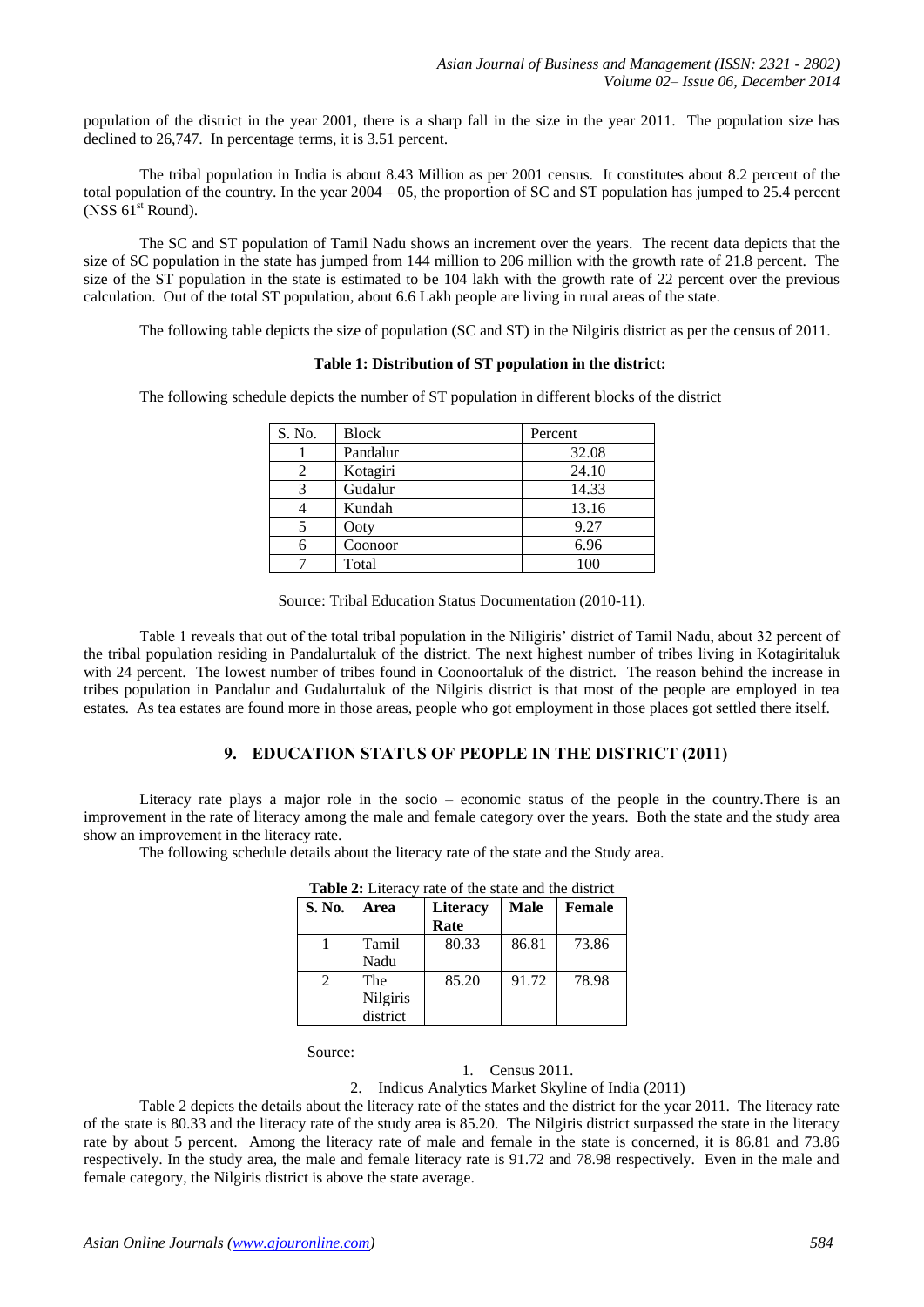In the study area the literacy rate of people has increased by 5 percent when compared to the literacy rate as per 2001 census.

| <b>Name</b><br>of<br>tribes |      | <b>Non-literates</b> |     | <b>Literates</b> |     |            |
|-----------------------------|------|----------------------|-----|------------------|-----|------------|
|                             | Fem  | Ma                   | Tot | Fem              | Мa  | <b>Tot</b> |
|                             | ale  | le                   | al  | ale              | le  | al         |
| Todas                       | 580  | 467                  | 104 | 316              | 285 | 601        |
|                             |      |                      | 7   |                  |     |            |
| Kotas                       | 450  | 628                  | 107 | 512              | 395 | 907        |
|                             |      |                      | 8   |                  |     |            |
| Kurum                       | 3167 | 428                  | 745 | 1937             | 973 | 291        |
| bas                         |      | 6                    | 3   |                  |     | 0          |
| Irula                       | 2399 | 332                  | 571 | 2010             | 985 | 299        |
|                             |      | 0                    | 9   |                  |     | 5          |
| <b>Paniyas</b>              | 1987 | 191                  | 389 | 210              | 226 | 436        |
|                             |      | 0                    | 7   |                  |     |            |
| Total                       | 8583 | 106                  | 191 | 4985             | 286 | 784        |
|                             |      | 11                   | 94  |                  | 4   | 9          |

Table 3: Education status of tribes in the district:

Source:

a) Tribal Education status Documentation (2010),

b) Tribal Research centre (TRC), Hill Area Development Programme (HADP), Udhagamandalam, TamilNadu, and PP.58-66.

Table 3 reveals the education part of the tribes in the district. Out of the total tribes population, about 7849 are literates and 19194 are illiterates. It constitutes about 70.97 and 29.03 percent respectively. Between the male and female category, about 4985 women and 2864 men are literates out of the total literates among the tribal population in the study area. It constitutes about 63.51 and 36.49 percent respectively. Under the illiterates category, the number of women and men are 8583 and 10611 respectively. They constitute about 44.71 and 55.29 percent respectively.

#### **GDP of the districts of Tamil Nadu as per 2011 census is stated above**

Tamil Nadu performs well in the Net domestic product at the national level. During the year 2011-12, the Net State Domestic Product (NSDP) of Tamil Nadu is about Rs. 5.69 crores which is 7.72 percent of the national domestic product. The GDP of the district depicts the real growth of the district. The following schedule depicts the GDP details of the districts in Tamil Nadu as per 2011 census.

| S. No. | Name of the District | GDP (in Rs. Crores) |
|--------|----------------------|---------------------|
|        | Chennai              | 91749               |
| 2.     | Kanchipuram          | 46376               |
| 3.     | Thiruvallur          | 39924               |
| 4.     | Coimbatore           | 35411               |
| 5.     | Tirupur              | 21820               |
| б.     | Erode                | 14172               |
|        | The Nilgiris'        | 5,130               |
|        | Perambalur           | 2170                |

| <b>Table 4:</b> GDP of the districts in Tamil Nadu: |  |
|-----------------------------------------------------|--|
|                                                     |  |

**Source:** Indicus Analytics Market Skyline of India (2011)

Table 4 depicts that Chennai is the district with highest GDP in the state with Rs.91,749crores followed by other district in the order like Kangipuram with Rs. 46,376 Crs. stands second and Thirivallur with Rs. 39,924 Crs. stands third in the order. The least GDP experienced by the district is Perambalur with Rs. 2,170 crs. As far as the study area is concerned, it is about Rs. 5,130 crs. which is low when compared to other district of the state.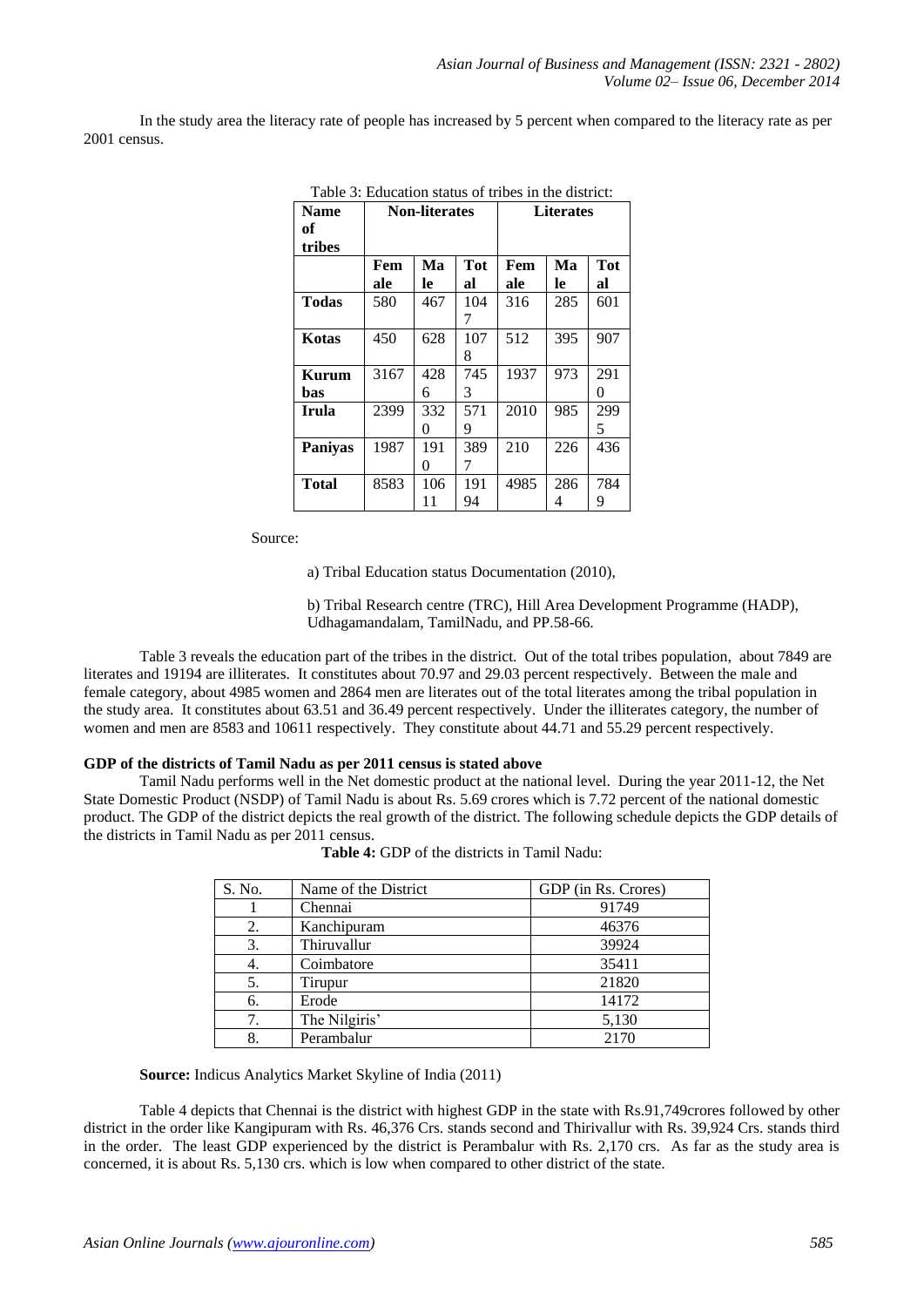|               |           | $\sqrt{2}$ |      |       |       |
|---------------|-----------|------------|------|-------|-------|
| <b>Blocks</b> | <b>SC</b> | <b>ST</b>  | OBC  | Other | Total |
|               |           |            |      | s     |       |
| Gudalur       | 34.7      | 41.7       | 34.6 | 34.16 | 35.3  |
|               |           | 8          | 3    |       | 9     |
| Udhagam       | 21.2      | 23.8       | 16.3 | 53.20 | 33.3  |
| andalam       |           | 6          | 6    |       | 9     |
|               |           |            |      |       |       |
| Kotagiri      | 35.8      | 38.9       | 27.7 | 30.00 | 32.4  |
|               | 6         | 0          | 8    |       |       |
| Coonoor       | 38.3      | 25.3       | 30.4 | 24.77 | 42.1  |
|               |           | 0          | 5    |       |       |
| The           | 32.5      | 40.0       | 26.6 | 41.50 | 34.8  |
| Nilgiris      | 6         |            | 5    |       |       |

Table 5: Poverty among SC and ST in the district:

**Source:** Compiled from Rural BPL Household Census, 2002. Retrieved 23 December 2009 from http://bpl.nic.in, Department of RuralDevelopment, Government of India, New Delhi.

Table 5 reveals that among the various categories of the people, poverty is found more among the ST population in all the study blocks of the district. In the district, the percentage of people under poverty comprising of ST, SC and OBC is 40, 33 and 27 respectively. The reason behind the high rate of poverty with respect to ST population is poor education, poor sources of earning, number of children and unemployment.

# **10. PUBLIC EXPENDITURE ON SOCIAL SERVICES**

Government expenditure on the social welfare and social security plays a major role in the upliftment of the people under SC and ST category.

The following schedule depicts the Public Expenditure on social services in Tamil Nadu and in the Nilgiris district.

| S.No. | SC, ST and OBC welfare and<br>Social Security | 2008-09 | 2009-10 | % Change |
|-------|-----------------------------------------------|---------|---------|----------|
|       | Tamil Nadu                                    | 390986  | 405587  | 3.73     |
|       |                                               | (17.71) | (18.59) |          |
| 2.    | The Nilgiris'                                 | 2636.84 | 2719.58 | 3.14     |
|       |                                               | (15.45) | (12.47) |          |

**Table 6:**Government Spending on Welfare measures: (in Rs. Lakhs)

**Source: 1.** Office of the district Treasury Officer, The Nilgiris, Udhagamandalam. 2.Reserve Bank of India, Mumbai.

Table 6 reveals that the government expenditure on the social welfare and security shows an improvement in Tamil Nadu. The amount spent on welfare measures in the year 2008-09 is about Rs. 3.09,986 Lakhs and the same has increased to Rs.4,05,587 Lakhs in the year 2009-10. There is an increase of 3.73 percent. In the case of the NIlgiris district, in the year 2008-09, the amount spent is Rs. 2,636.84 lakhs and the same has increased to Rs. 2,719.58 Lakhs. There is an increase of about 3.14 percent. In the Nilgiris district, the amount spent on welfare activities has increased during 2009 – 10. But the allocation for the welfare measures has declined out of the total allocation.

# **11. ANALYSIS AND FINDINGS**

The following are the important findings of the study.

- 1. It is found that among the ST population in various blocks of the district, Pandalur block has more ST population (32.08%) and Coonoor block has the less ST population (6.96%).
- 2. In the tribal group, women are more literates (63.51%) than the men (36.49%).
- 3. As far as the GDP of the district is concerned, it is Rs. 5,130 Crs. as per 2011 census and the highest GDP is found in Chennai with Rs. 91,749 Crs.
- 4. It is found that the percentage of people under poverty is more among ST population. It is about 40 percent in the case of ST and 32 percent among SC community.